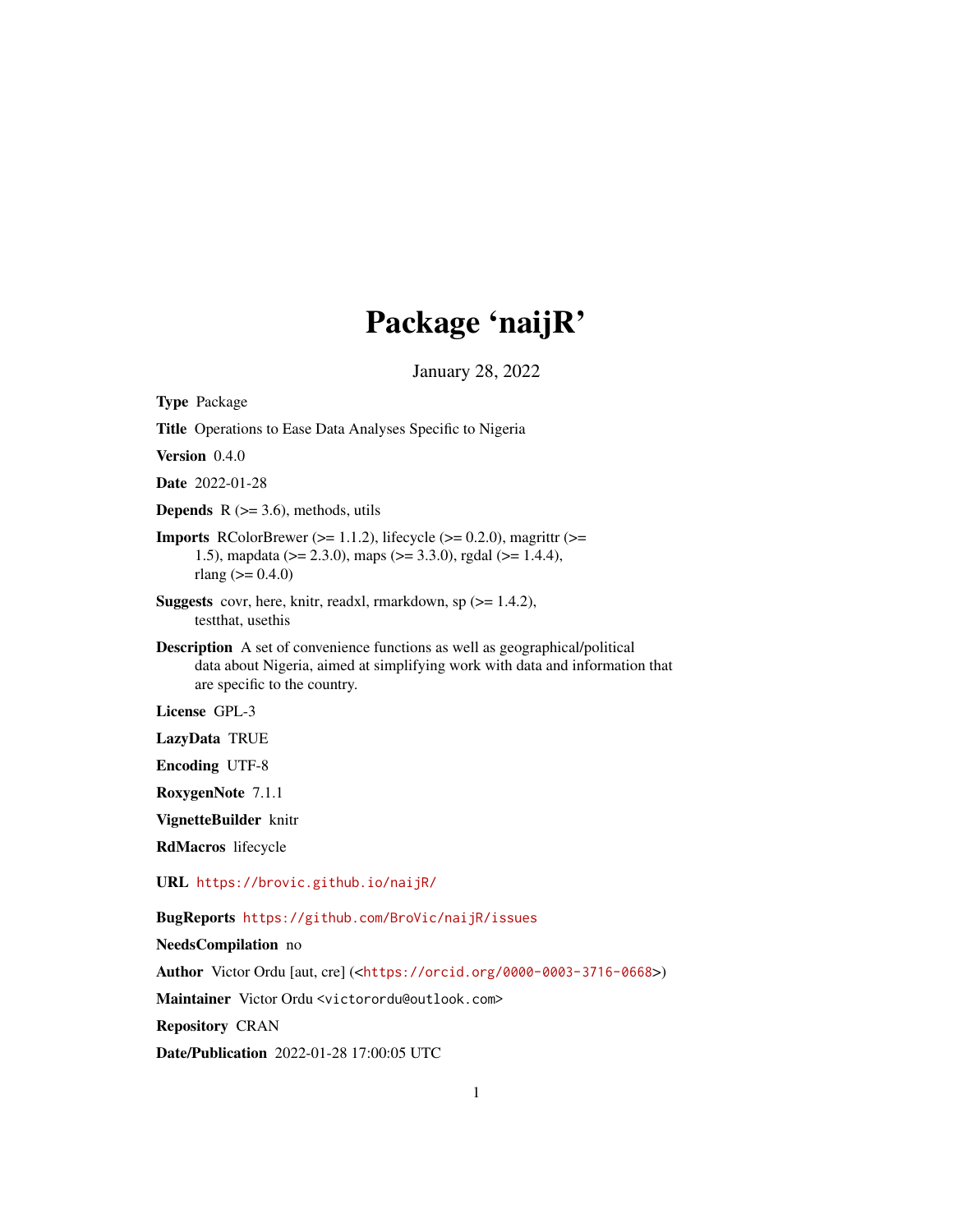### <span id="page-1-0"></span>R topics documented:

|       | $is_lga_1, a_2, a_3, a_4, a_5, a_6, a_7, a_8, a_9, a_1, a_2, a_3, a_4, a_7, a_8, a_9, a_1, a_2, a_3, a_4, a_5, a_6, a_7, a_8, a_9, a_1, a_2, a_3, a_4, a_5, a_6, a_7, a_8, a_9, a_1, a_2, a_3, a_4, a_5, a_6, a_7, a_8, a_9, a_1, a_2, a_3, a_4, a_5, a_6, a_1, a_2, a_3, a_4, a_5, a_$ |    |
|-------|-----------------------------------------------------------------------------------------------------------------------------------------------------------------------------------------------------------------------------------------------------------------------------------------|----|
|       |                                                                                                                                                                                                                                                                                         |    |
|       |                                                                                                                                                                                                                                                                                         |    |
|       |                                                                                                                                                                                                                                                                                         |    |
|       |                                                                                                                                                                                                                                                                                         |    |
|       |                                                                                                                                                                                                                                                                                         |    |
|       |                                                                                                                                                                                                                                                                                         |    |
| Index |                                                                                                                                                                                                                                                                                         | 12 |

as\_state *Explicit coercion between State and LGA names*

#### Description

Takes the names of either States or LGAs and converts them explicitly into objects of the other class.

#### Usage

as\_state(x)

 $as_lga(x)$ 

#### Arguments

x A string representing either States or Local Government Areas (LGAs) that dually name one of these administrative regions.

#### Details

There are a few LGAs in the country that bear the same name as their State, and this could create some confusion when trying to use some of the the functionalities of this package. The States/LGAs in question are *Bauchi, Ebonyi, Ekity, Gombe, Katsina and Kogi*.

There as subtle differences in the way these functions handle data for States as against those for LGAs. In the case of States, an object of mode character is the preferred argument; alternatively, an object of class states will serve as long as it has only one element. For LGAs, the string is the preferred argument, since an object constructed with lgas() that is supplied a State's name as argument will list all the LGAs in that State. If a pre-formed lgas object is to be coerced to a states object, it should first be unclassed or explicitly coerced with as.character.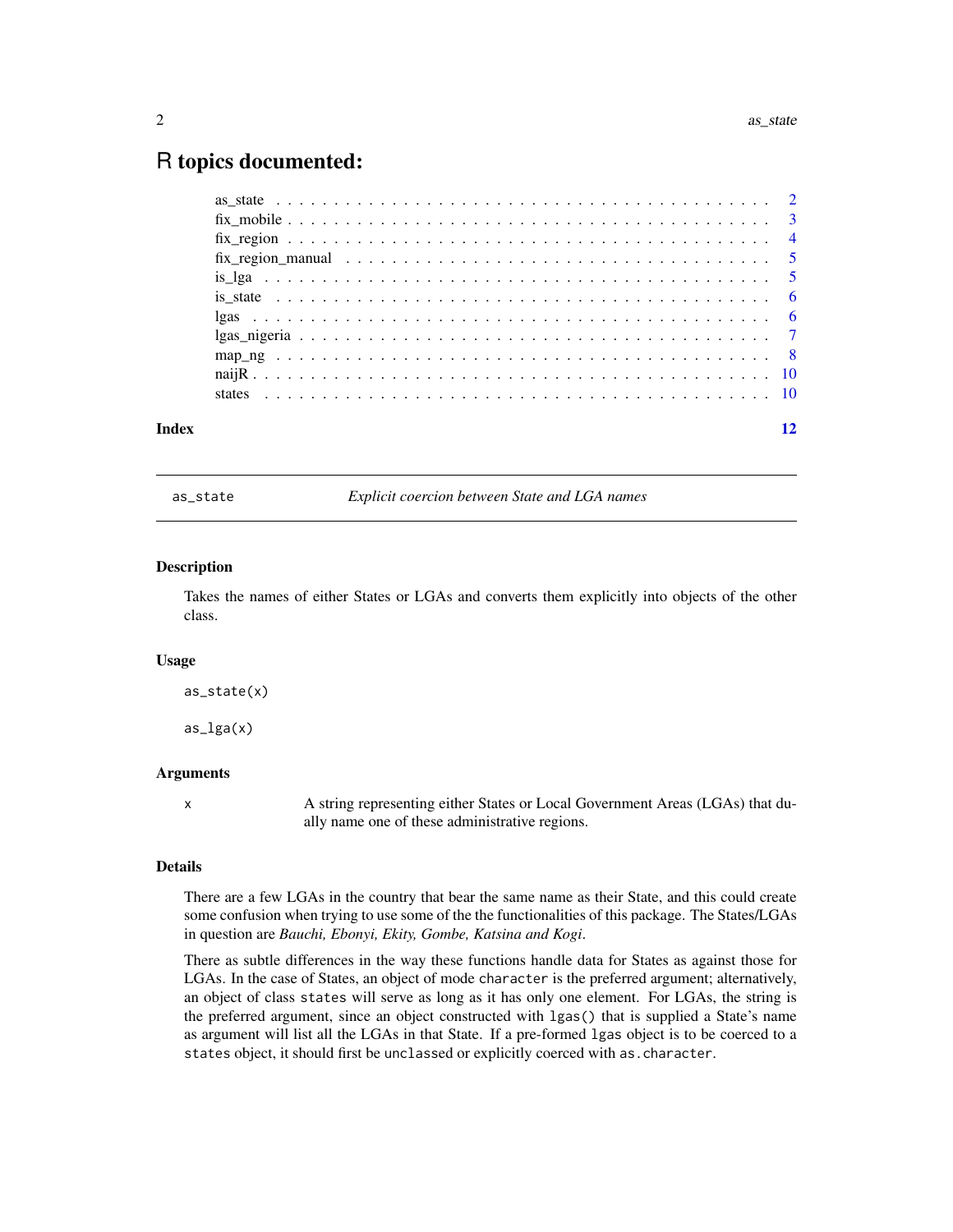#### <span id="page-2-0"></span>fix\_mobile 3

#### Value

In the case of as\_state, an object of class states; with as\_lga, an object of class lgas.

#### Examples

```
kt.st <- states("Katsina") # Ensure this is a State, not an LGA.
kt.lg <- suppressWarnings(as_lga(kt.st))
is_state(kt.st)
is_lga(kt.lg) # TRUE
## Where there's no ambiguity, it doesn't make sense to coerce
## This kind of operation ends with an error
## Not run:
as_state("Kano")
as_lga("Michika")
## End(Not run)
```
fix\_mobile *Fix mobile numbers*

#### Description

Fixes up local mobile phone numbers to a uniform text format.

#### Usage

```
fix_mobile(x)
```
#### Arguments

x A character vector of numerical strings.

#### Details

This format is specific to that used in a given location - for now the function is useful only for Nigeria mobile numbers, which come in the format expressed by the regex pattern "^0[7-9][0-1][0-9]{8}\$".

#### Value

The updated vector, usually the column of a data frame.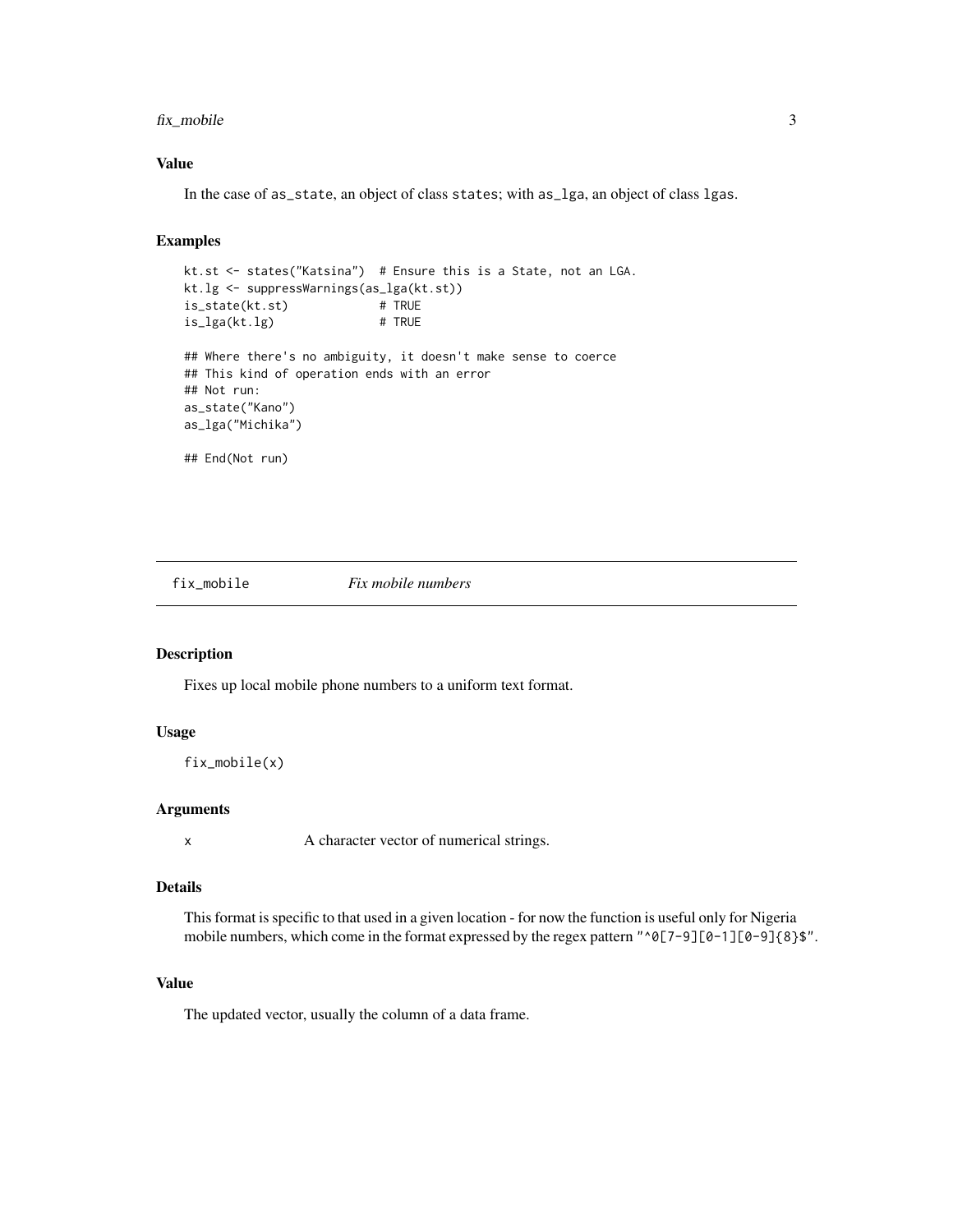<span id="page-3-0"></span>

#### Description

Correct any misspelt names of administrative regions i.e. States and LGAs

#### Usage

```
fix_region(x, ...)
## S3 method for class 'states'
fix_region(x, ...)
## S3 method for class 'lgas'
fix\_region(x, interactive = FALSE, quick = FALSE, -E).## Default S3 method:
fix_region(x, ...)
```
#### Arguments

| X           | An S3 object of class states or 1 gas. For fix region default, a character<br>vector can be passed but only that for States will be interpretable. |
|-------------|----------------------------------------------------------------------------------------------------------------------------------------------------|
| $\ddots$    | Arguments passed to methods.                                                                                                                       |
| interactive | Logical. When TRUE, the function prompts the user to interactively select the<br>correct LGA names from a list of available options.               |
| quietly     | Logical; default argument is FALSE.                                                                                                                |

#### Details

The function will look through a character vector and try to determine if State or LGA names have been wrongly entered. This presupposes that the atomic vector is of type character. It does not test any missing values in the vector, leaving them untouched.

#### Value

The transformed object. If all names are correct, the object is returned unchanged.

#### Note

When passed a character vector of length 1L, in the case of a misspelt LGA, the function signals an error; the presumption is that a fix can readily be applied interactively. When all the items provided are misspelt, nothing happens, but the user is advised to use the appropriate constructor function so as to improve the accuracy of the repairs. When there is a mix of misspelt and properly spelt LGAs, other functionalities for fixing the mistakes are available via mode interactive.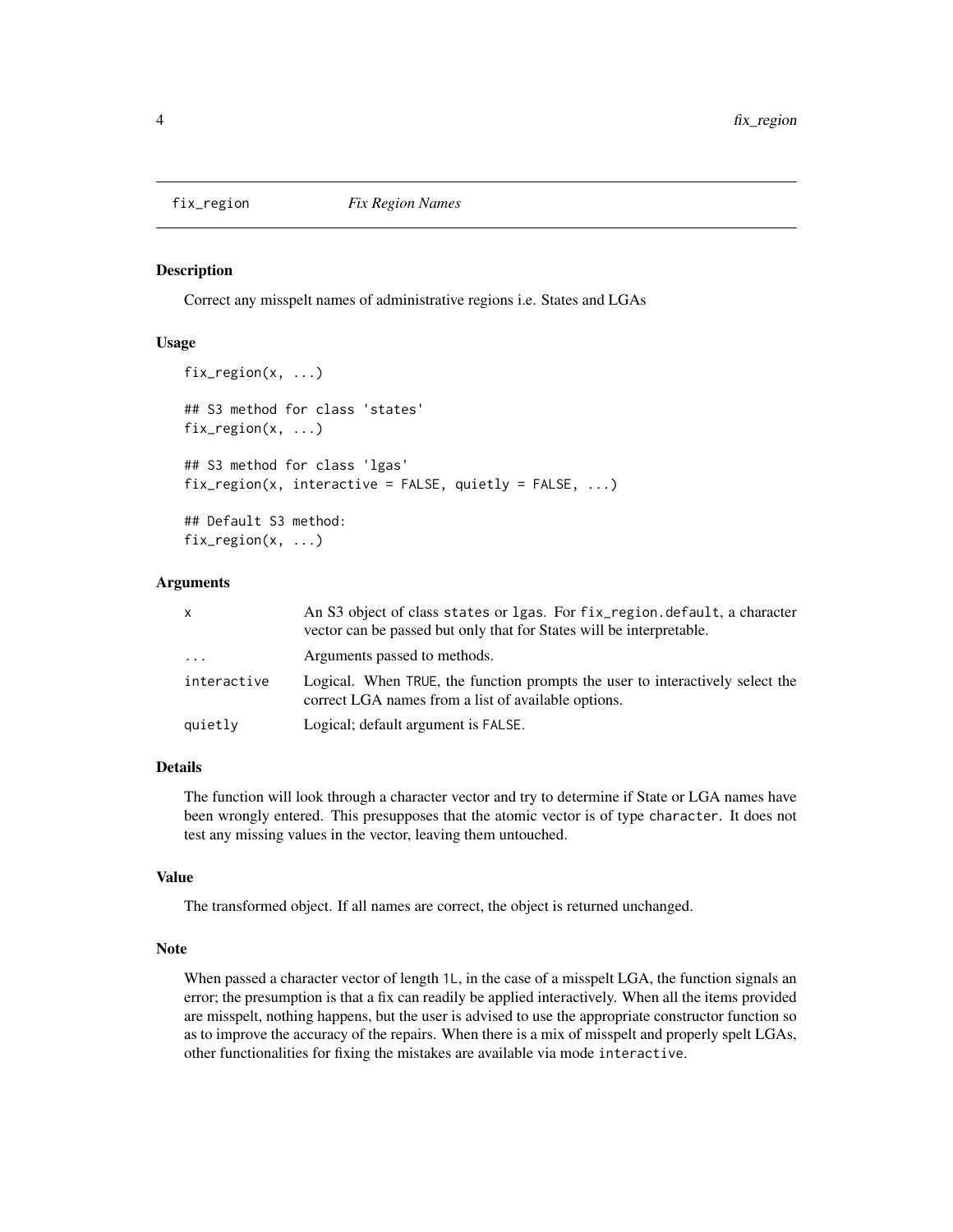#### <span id="page-4-0"></span>fix\_region\_manual 5

#### Examples

```
try(fix_region("Owerri north")) # ERROR
fix_region(c("Owerri north", "Owerri West"))
```
fix\_region\_manual *Fix Spelling of Regions Manually*

#### Description

Enable users to interactively and directly change to spelling of States and/or Local Government Areas (LGAs)

#### Usage

fix\_region\_manual(x, wrong, correct)

#### Arguments

| X       | The object to be modified.                                      |
|---------|-----------------------------------------------------------------|
| wrong   | The misspelt element(s) of $x$ .                                |
| correct | The correction that is to be applied to the misspelt element(s) |

is\_lga *Test for Local Government Areas*

#### Description

Checks a given object for Local Government Areas, represented as strings.

#### Usage

is\_lga(x)

#### Arguments

x An object of type character. This includes higher dimension object classes like matrix and array.

#### Value

A logical vector the same length as the input object. Each element that is not a valid Local Government Area will evaluate to FALSE.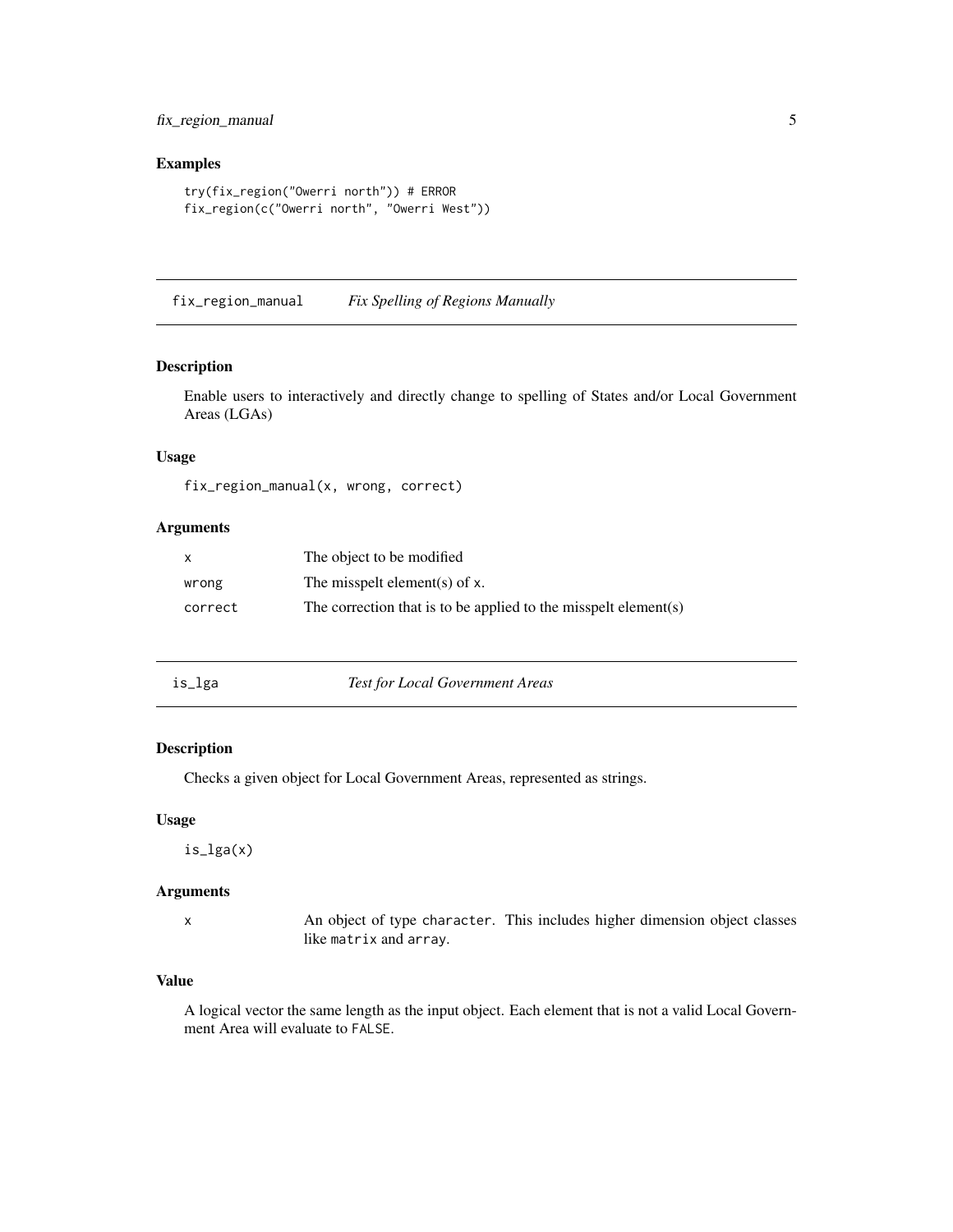<span id="page-5-0"></span>

#### Description

Test an Object for States

#### Usage

is\_state(x)

#### Arguments

x A vector to be tested.

#### Details

An element-wise check of a supplied vector is carried out. To test an entire vector and return a single boolean value, functions such as base::all or base::any should be used.

#### Value

A logical vector.of same length as the input. If the input object is not even of type character, return the object unaltered, with a warning.

#### Note

The function throws a warning, when a missing value is among the elements. It works only for atomic vectors, throwing an error when this is not the case or when NULL is passed to it.

#### Examples

```
all(is_state(naijR::states()))
is_state(c("Maryland", "Baden-Baden", "Plateau", "Sussex"))
```
lgas *List Local Government Areas*

#### Description

List Local Government Areas

#### Usage

```
lgas(region = NA_character_, strict = FALSE, warn = TRUE)
```

```
lgas_ng(state = NA_character_)
```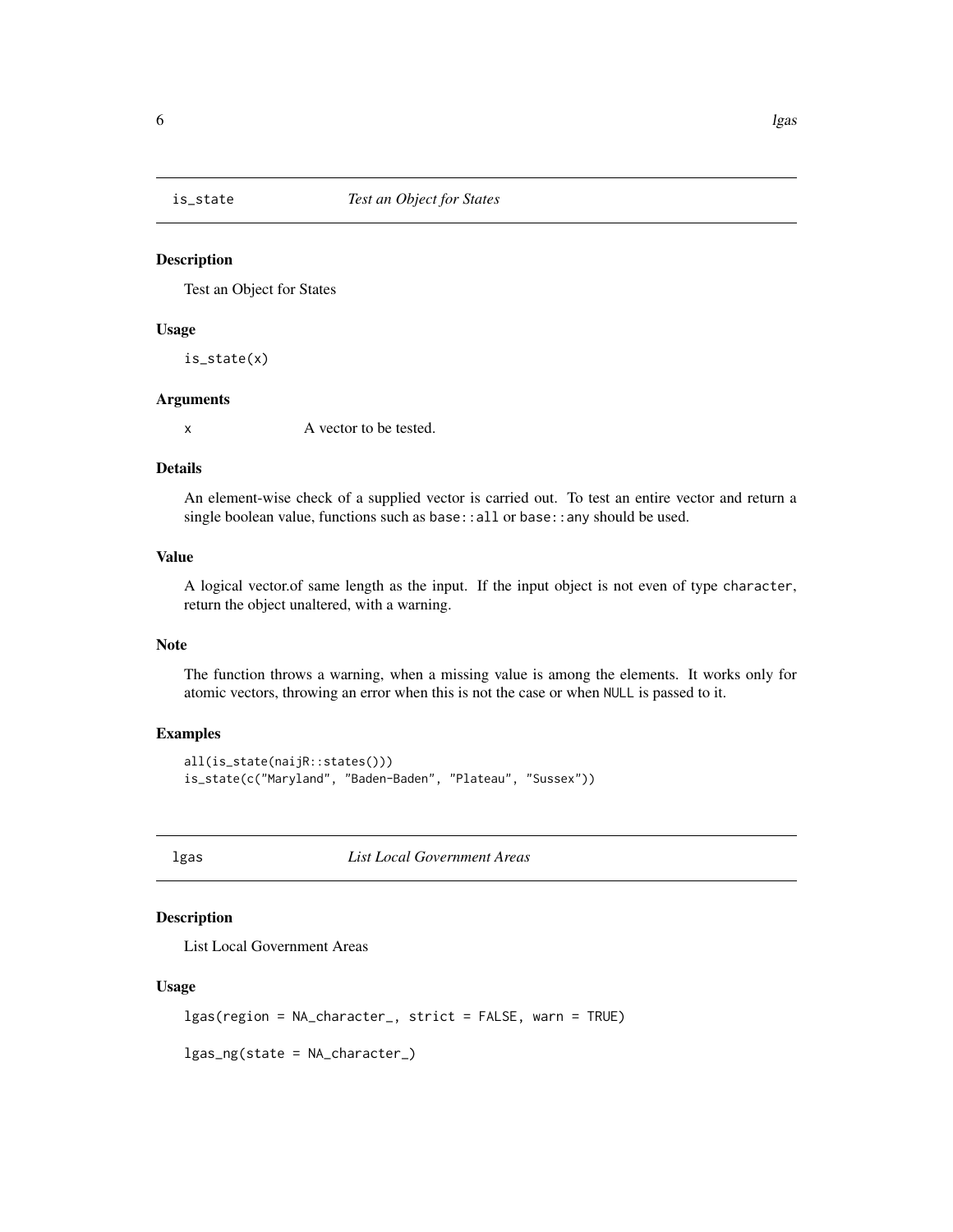#### <span id="page-6-0"></span>lgas\_nigeria 7

#### Arguments

| region | Context-dependent. Either State(s) of the Federation or Local Government Area(s)<br>- internal checks are performed to determine what applies. In cases where States<br>are synonymous to LGAs, the default behaviour is to use the State as a basis for<br>selecting the LGAs. This can be modified with strict. The default value is<br>NA_character_ and will return all 774 LGAs. |
|--------|---------------------------------------------------------------------------------------------------------------------------------------------------------------------------------------------------------------------------------------------------------------------------------------------------------------------------------------------------------------------------------------|
| strict | logical; in the event of a name clash between State/LGA, return only the speci-<br>fied LGA when this argument is set to TRUE.                                                                                                                                                                                                                                                        |
| warn   | logical; issue a warning when one or more elements are not actually Local Gov-<br>ernment Areas (or were misspelt).                                                                                                                                                                                                                                                                   |
| state  | Character; State(s) in the Federation of Nigeria. Default is NA_character_.                                                                                                                                                                                                                                                                                                           |

#### Value

If length of  $ng.state = 1L$ , a character vector containing the names of Local Government Areas; otherwise a named list, whose elements are character vectors of the LGAs in each state.

#### Note

There are six (6) LGAs that share names with their State - Bauchi, Ebonyi, Gombe, Katsina, Kogi and Ekiti.

lga\_ng stands deprecated and will be removed in the next minor version. New code should use lgas instead.

#### Examples

```
how_many_lgas <- function(state) {
  require(naijR)
  stopifnot(all(is_state(state)))
  cat(sprintf("No. of LGAs in %s State:", state),
    length(lgas(state)),
    fill = TRUE)
}
how_many_lgas("Sokoto")
how_many_lgas("Ekiti")
```
lgas\_nigeria *Local Government Areas of Nigeria*

#### Description

A dataset containing the 774 Local Government Areas of Nigeria

#### Usage

lgas\_nigeria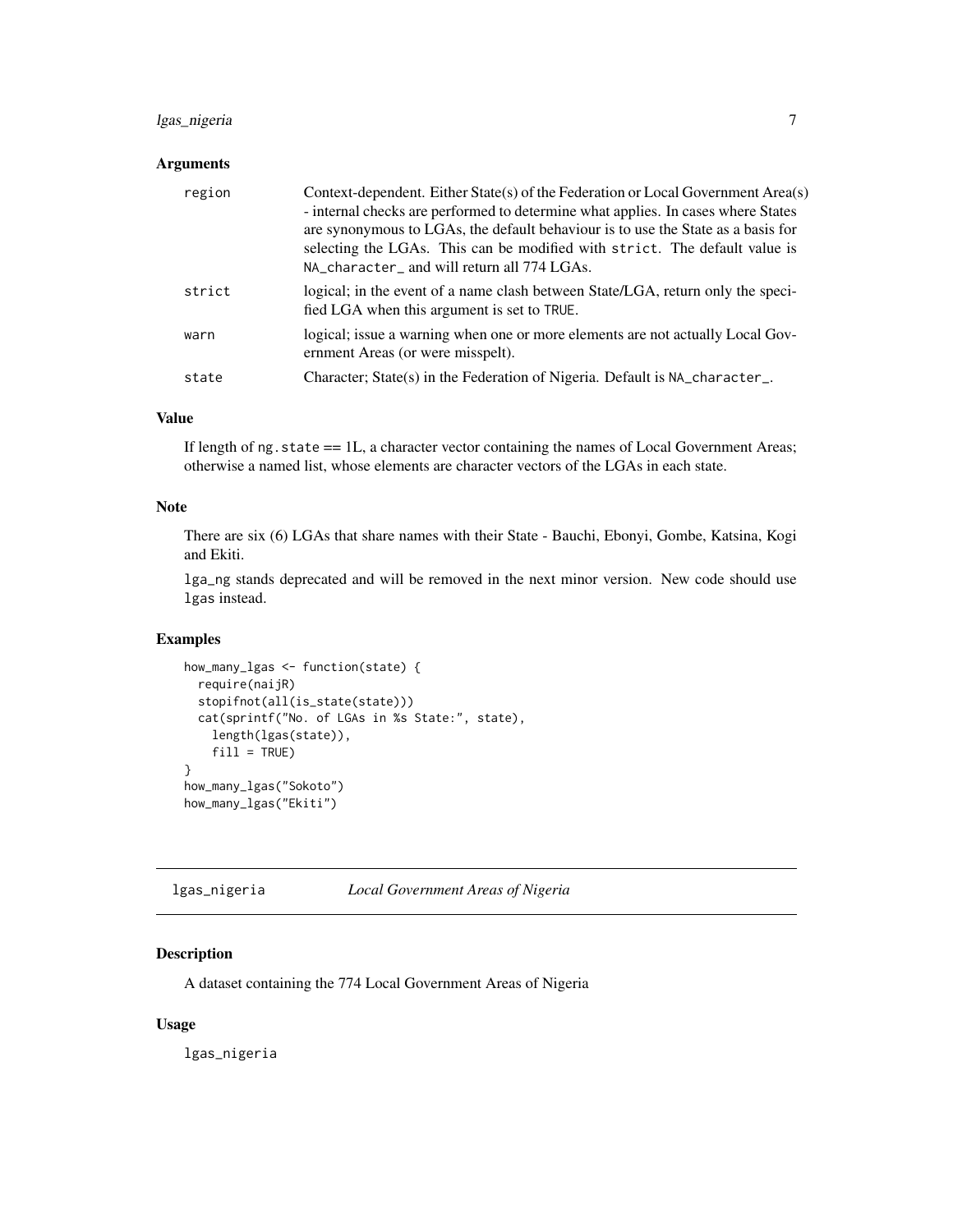<span id="page-7-0"></span>8 map\_ng map\_ng map\_ng map\_ng map\_ng map\_ng map\_ng map\_ng map\_ng map\_ng map\_ng map\_ng map\_ng map\_ng map\_ng map\_ng map\_ng map\_ng map\_ng map\_ng map\_ng map\_ng map\_ng map\_ng map\_ng map\_ng map\_ng map\_ng map\_ng map\_ng map\_ng map

#### Format

A dataframe with 774 rows and 2 columns

lga Local Government Area

state State of the Federation

map\_ng *Map of Nigeria*

#### Description

Maps of the Federal Republic of Nigeria that are based on the basic plotting idiom utilised by [maps:map](#page-0-0) and its variants.

#### Usage

```
map_ng(
  region = character(),data = NULL,
 x = NULL,y = NULL,breaks = NULL,
  categories = NULL,
  title = NULL,
  caption = NULL,
  show.neighbours = FALSE,
  show.text = FALSE,
  leg.x = 13L,leg.y = 7L,leg.title,
  leg.orient = c("vertical", "horizontal"),
  ...
)
```
#### Arguments

| region | A character vector of regions to be displayed. This could be States or Local<br>Government Areas.                                                                                                                                                                                                                                                                                         |
|--------|-------------------------------------------------------------------------------------------------------------------------------------------------------------------------------------------------------------------------------------------------------------------------------------------------------------------------------------------------------------------------------------------|
| data   | An object containing data, principally the variables required to plot in a map.                                                                                                                                                                                                                                                                                                           |
| x, y   | Numeric object or factor (or coercible to one). See <i>Details</i> .                                                                                                                                                                                                                                                                                                                      |
| breaks | Numeric. A vector of length $>= 1$ . If a single value i.e. scalar, it denotes the<br>expected number of breaks. Internally, the function will attempt to compute<br>appropriate category sizes or fail if out-of bounds. Where length is $\geq$ = 3L, it<br>is expected to be an arithmetic sequence that represents category bounds as for<br>cut (applicable only to choropleth maps). |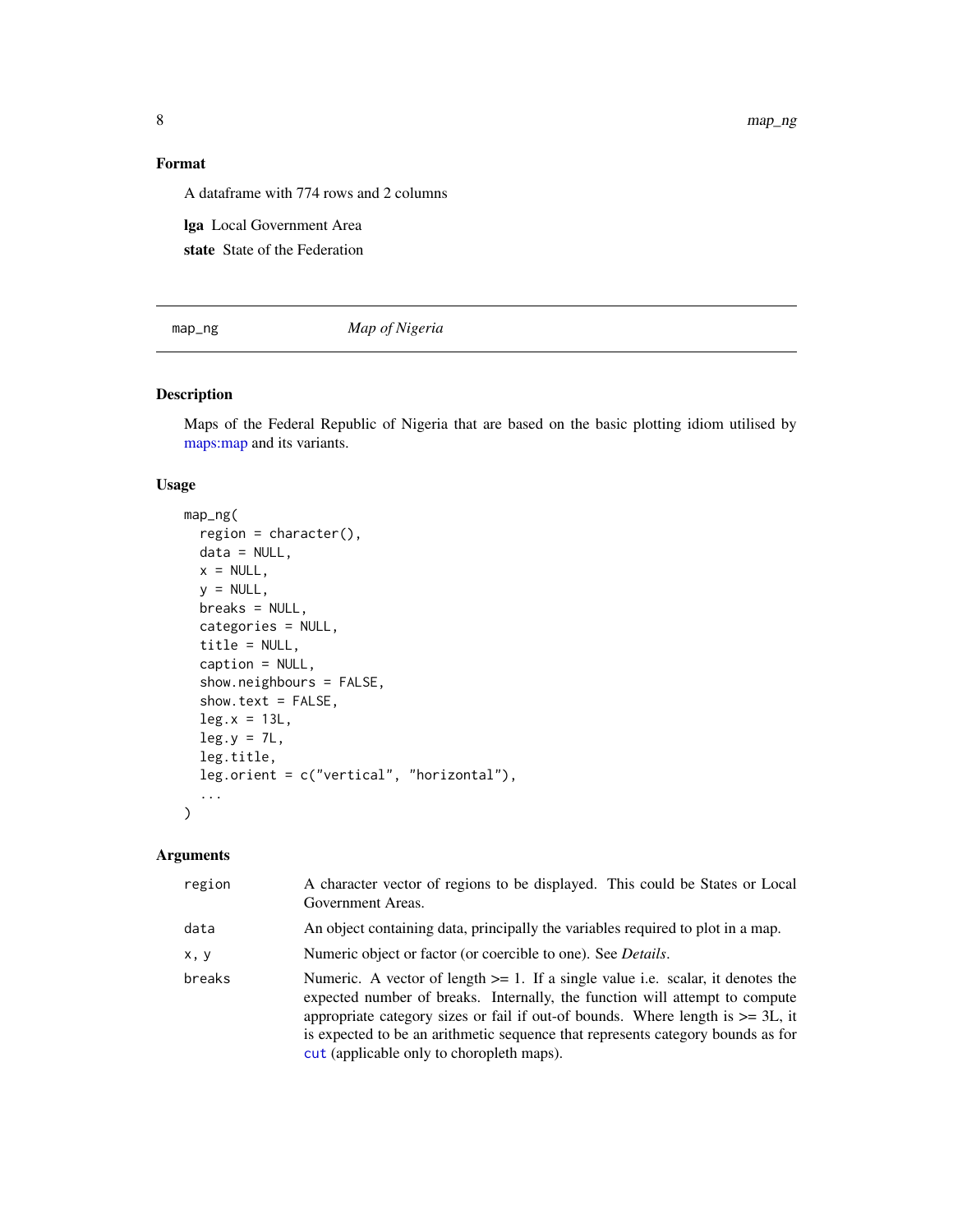#### <span id="page-8-0"></span>map\_ng 9

| categories      | The legend for the choropleth-plotted categories. If not defined, internally cre-<br>ated labels are used. |
|-----------------|------------------------------------------------------------------------------------------------------------|
| title, caption  | An optional string for annotating the map.                                                                 |
| show.neighbours |                                                                                                            |
|                 | Logical; TRUE to display the immediate vicinity neighbouring regions/countries.                            |
| show.text       | Logical. Whether to display the labels of regions.                                                         |
| leg.x, leg.y    | Numeric. Position of the legend.                                                                           |
| leg.title       | String. The legend Title                                                                                   |
| leg.orient      | The orientation of the legend i.e. whether horizontal or vertical.                                         |
| $\ddotsc$       | Further arguments passed to map                                                                            |

#### Details

The default value for region is to print all State boundaries. data enables the extraction of data for plotting from an object of class data.frame. Columns containing States are identified. The argument also provides context for quasiquotation when providing the x and y arguments.

For x and y, when both arguments are supplied, they are taken to be point coordinates, where x represent longitude and y latitude. If only x is supplied, it is assumed that the intention of the user is to make a choropleth map, and thus, numeric vector arguments are converted into factors i.e. number classes. Otherwise factors or any object that can be coerced to a factor should be used.

For plain plots, the col argument works the same as with [map](#page-0-0). For choropleth maps, the colour provided represents a (sequential) colour palette based on RColorBrewer:: brewer.pal. The available colour options can be checked with getOption("choropleth.colours") and this can also be modified by the user.

#### Value

An object of class maps containing the data used to draw the map and which can be used for additional calls to [map](#page-0-0) or other similar functions (e.g. graphics::plot.default).

#### Note

When adjusting the default colour choices for choropleth maps, it is advisable to use one of the sequential palettes. For a list of of available palettes, especially for more advanced use, review RColorBrewer::display.brewer.all

#### Examples

```
## Not run:
map_ng() # Draw a map with default settings
map_ng(states("sw"))
map_ng("Kano")
```
## End(Not run)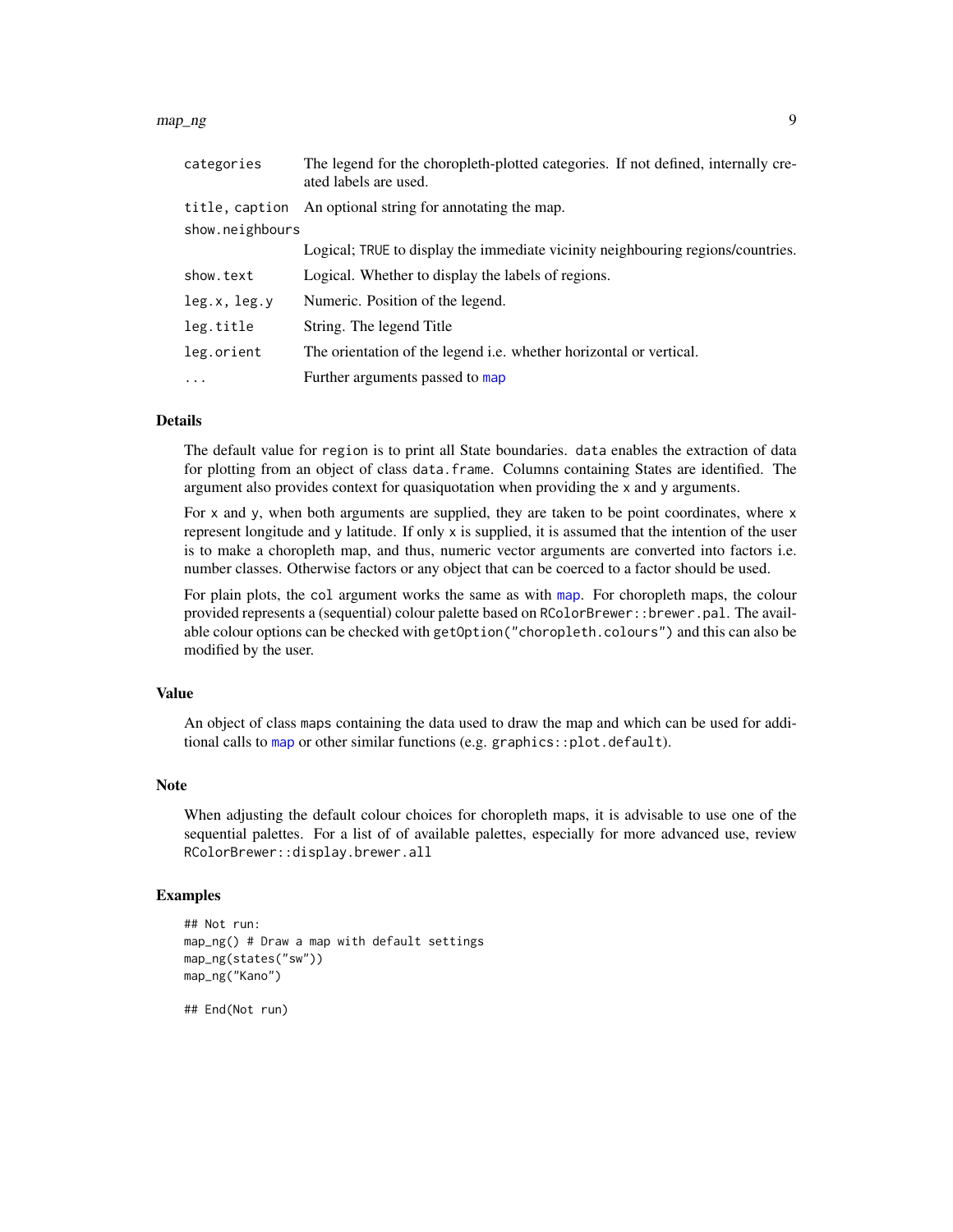<span id="page-9-0"></span>

#### Description

The naijR package is essentially an R package about Nigeria and for Nigeria.

#### Details

naijR contains a number of functions that facilitate the management of data sets of interest including data cleaning and wrangling, as well as making available a number of facilities for geo-spatial data visuatlisation.

#### states *States of the Federal Republic of Nigeria*

#### Description

States of the Federal Republic of Nigeria Print regions Return the First or Last Parts of a Region Object

#### Usage

states(states, gpz = NULL, all = TRUE, warn = TRUE)

## S3 method for class 'regions'  $print(x, \ldots)$ 

## S3 method for class 'regions' head $(x, \ldots)$ 

## S3 method for class 'regions'  $tail(x, \ldots)$ 

#### Arguments

| states    | One or more States of the Federation.                                                                    |
|-----------|----------------------------------------------------------------------------------------------------------|
| gpz       | Geopolitical zone. Default is NULL; optionally "nc", "ne", "nw", "se", "ss"<br>and "sw" (see "Details"). |
| all       | logical; whether to include the Federal Capital Territory in the result.                                 |
| warn      | logical; issue a warning when one or more elements are not actually States (or<br>were misspelt).        |
| X         | The object of class region                                                                               |
| $\ddotsc$ | Arguments to tail.default                                                                                |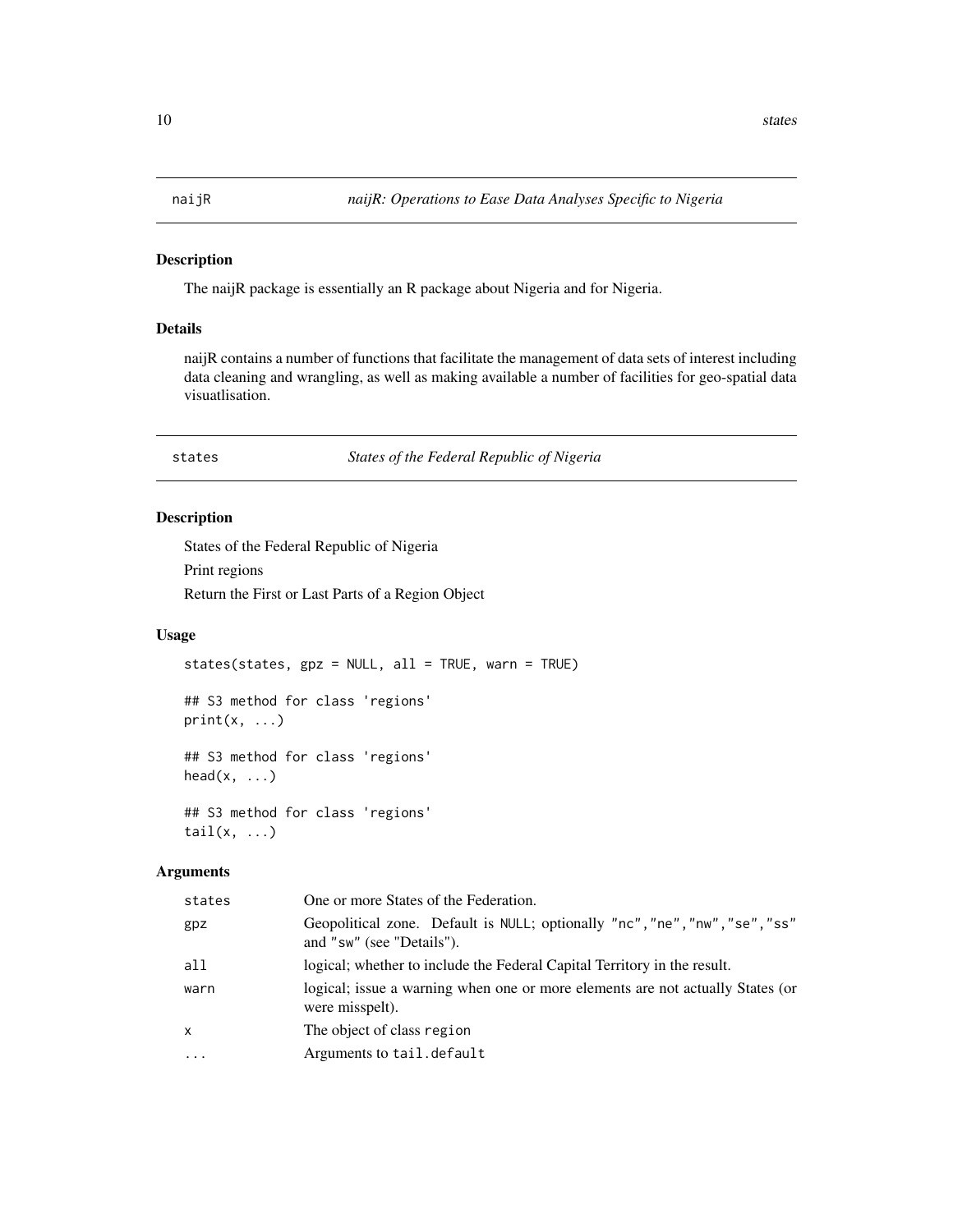#### states and the states of the states of the states of the states of the states of the states of the states of the states of the states of the states of the states of the states of the states of the states of the states of t

#### Details

gpz A geo-political zone, in the Nigerian context, is a national subdivision that groups contiguous states. Historically, they arise from subnational administrative divisions known as 'regions' that existed at the time of the country's independence. There are 6 zones - North-Central, North-East, North-West, South-East, South-South and South-West.

#### Value

The States of Nigeria as a whole or by zones, as an S3 object of class states.

#### Examples

```
states() # lists names of all States
states(gpz = "se") # lists States in South-East zone
```